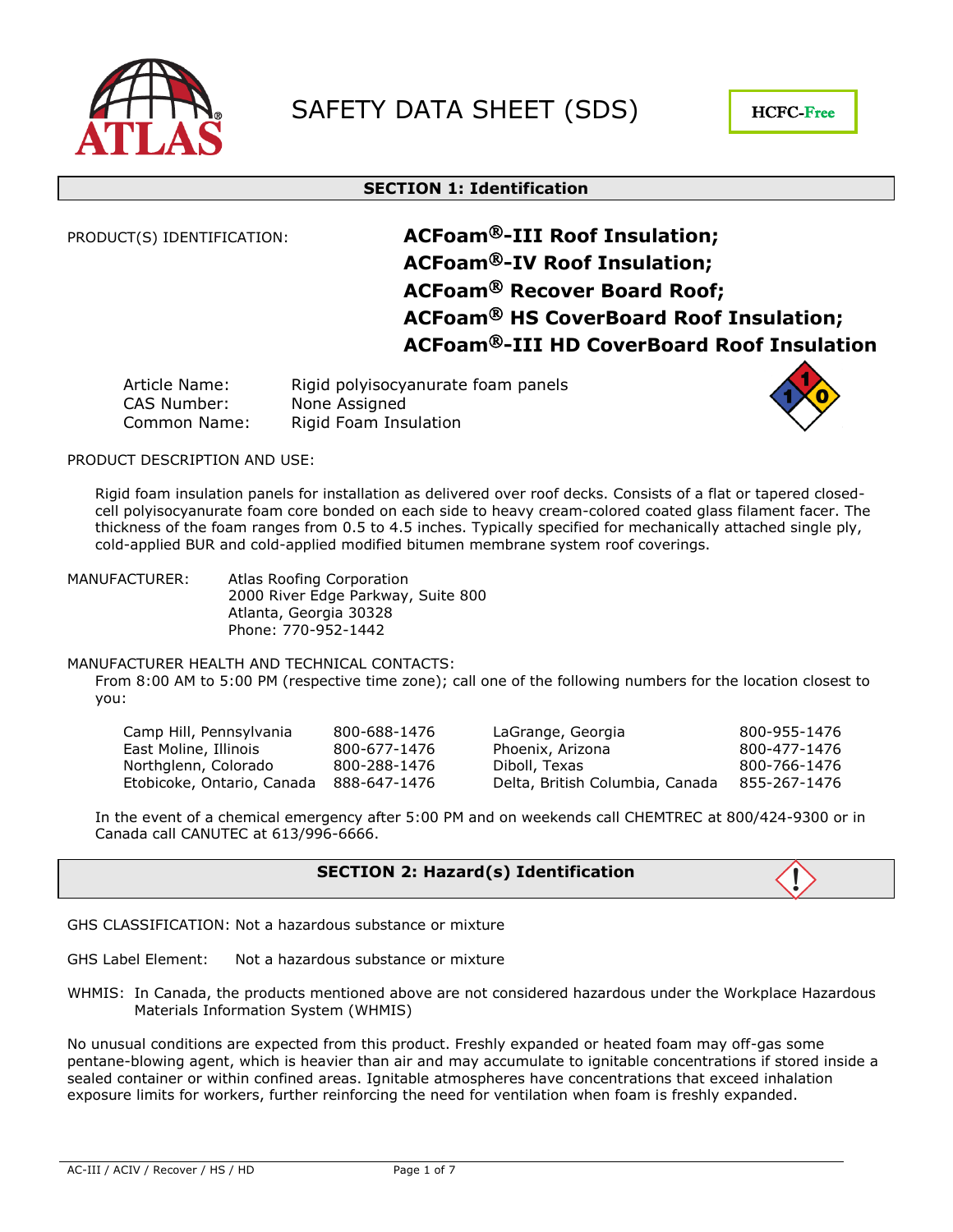With the exception of the blowing agent, Atlas foam roofing products do not present an inhalation, ingestion, or contact health hazard unless subjected to operations such as sawing, sanding, or machining that result in the generation of airborne particulates (dusts). Exposure to high dust levels may irritate the skin, eyes, nose, throat, or upper respiratory tract. Inhalation of high amounts of dust over long periods may overload lung clearance mechanisms and make lungs more vulnerable to respiratory disease. [See Section 3 of this SDS for other exposure limit standards for the product ingredients.]

Canadian users: LD50 and LC50 data are listed below for those constituent(s) that data is available.

|                      | LC50                    | LD50                                | Hodge & Sterner classes |                        |  |
|----------------------|-------------------------|-------------------------------------|-------------------------|------------------------|--|
|                      | $mq/(m3$ air)           | mg/(kg body wgt)                    | (inhalation)            | (oral)                 |  |
| Pentanes             | 364,000 (rat, inh, 4hr) | 446 (mouse, i.v.)                   | relatively harmless     | insufficient data      |  |
| Calcium<br>carbonate | Not available           | 64,500 (rat, oral)                  | insufficient data       | relatively<br>harmless |  |
| Formaldehyde         | 400 (mouse, inh, 2hr)   | 42 (mouse, oral)<br>100 (rat, oral) | moderately toxic        | moderately toxic       |  |

### POTENTIAL HEALTH EFFECTS:

Primary Means of Exposure: Inhalation of particulates

Secondary Means of Exposure: Eye and skin contact with particulates and inhalation of vapors

# INHALATION HEALTH HAZARDS:

### *For polyiso foams (generated dust and residual vapor)*

- Acute: Dust may cause transient mechanical irritation of the upper respiratory tract. Workplace exposures to residual pentanes from this product are expected to be below levels of any health risk. Overexposure to high concentrations of pentane can cause narcotic effects. Signs and symptoms of overexposure to pentane include headache, nausea, dizziness, difficulty walking, or sleepiness. Studies have shown that short-term (10-minute) exposures to pentane concentrations as high as 5,000 ppm (11,750 mg/m<sup>3</sup>) produced no symptoms. Workplace exposure limits are provided in table below.
	- Chronic: There is no evidence that dust from polyiso foam causes disease in humans, and no chronic effects are known for exposures to pentane.

### *For continuous filament glass fibers in facers (generated dust)*

- Acute: Airborne fragments of glass fibers may cause mechanical irritation of the upper respiratory tract, particularly mouth, nose and throat; glass dust may cause transient irritation of the upper respiratory tract. Workplace exposure limits are provided in table below.
- Chronic: No chronic health effects are known to be associated with exposure to glass fibers. Results from epidemiological studies have not shown any increase in respiratory disease or cancer. The International Agency for Research on Cancer has classified continuous filament fiberglass "Not Classifiable as to Carcinogenicity to Humans" (Group 3).

### *For limestone and latex in facers (generated dust)*

- Acute: Dust may cause transient mechanical irritation of the upper respiratory tract. Workplace exposure limits are provided in table below.
- Chronic: There is no evidence that dust, containing limestone or latex, causes disease in humans.

### EYE CONTACT HEALTH HAZARDS:

Acute: Mechanical irritation, redness, tearing, and blurred vision can occur if dusts generated from these products come into contact with eyes. Chronic: None known

### SKIN CONTACT HEALTH HAZARDS:

Acute: Direct contact with rough-cut foam or facers can cause mechanical abrasion cuts or puncture to fingers, hands or exposed skin. Chronic: None known

SIGNS AND SYMPTOMS OF EXPOSURE: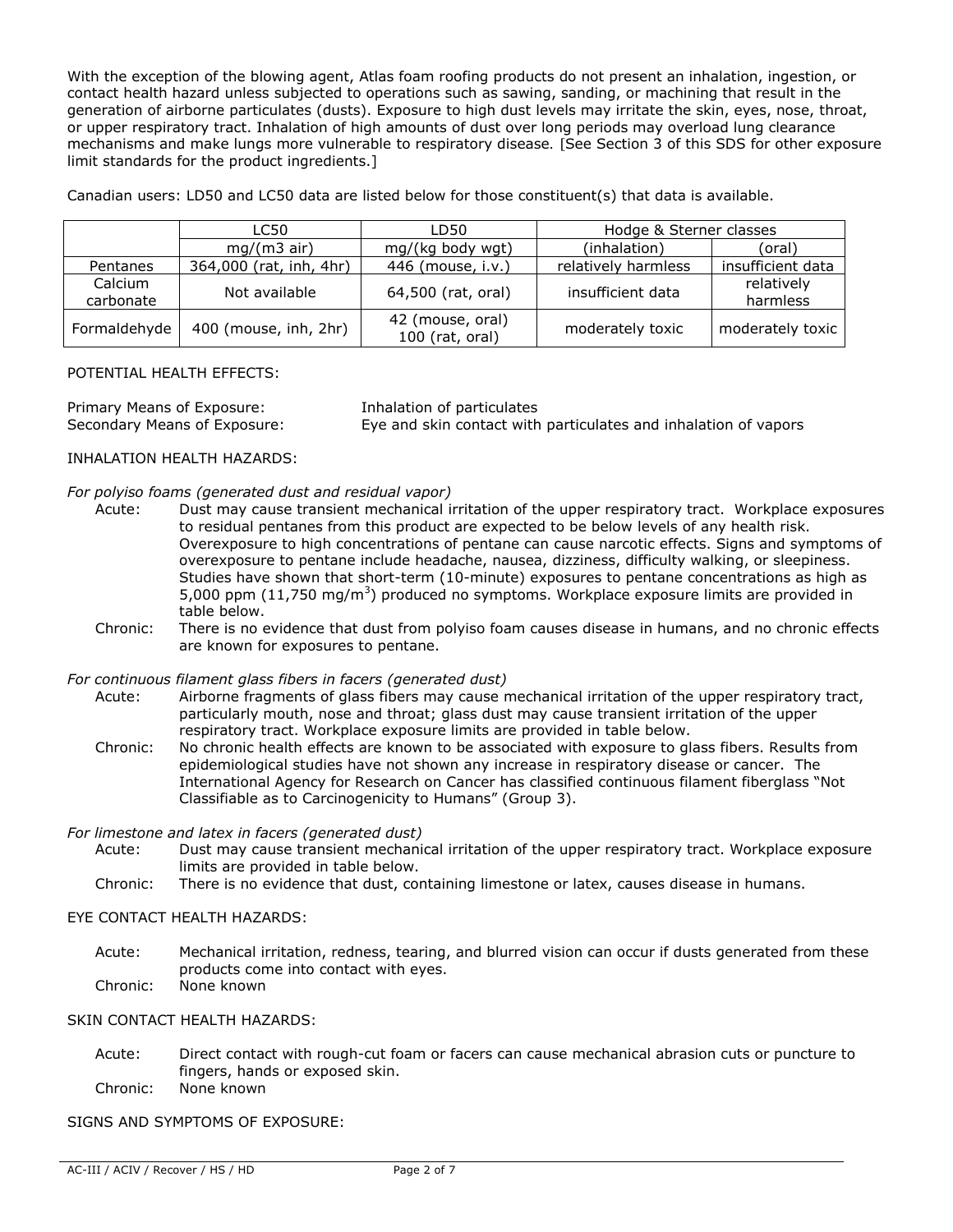Irritation of the upper respiratory tract, eyes, and/or skin.

### MEDICAL CONDITIONS GENERALLY AGGRAVATED BY EXPOSURE:

Any condition generally aggravated by mechanical irritants in the air or on the skin. Specific data are not available which address medical conditions that are generally recognized as being aggravated by exposure to this product.

### CARCINOGENICITY:

| Ingredient:                | <b>Textile Fibrous Glass</b>                                                                                                                                              |
|----------------------------|---------------------------------------------------------------------------------------------------------------------------------------------------------------------------|
| NTP:                       | Not Listed                                                                                                                                                                |
| IARC:                      | Not Classifiable - Group 3                                                                                                                                                |
| OSHA:                      | Not Listed                                                                                                                                                                |
| Mutagenicity:              | None                                                                                                                                                                      |
| Teratogenicity:            | None                                                                                                                                                                      |
| Reproductive Toxicity:     | None                                                                                                                                                                      |
| California Proposition 65: | Known to the State of California to Cause Cancer. This warning is provided<br>in accordance with the California Safe Drinking Water and Toxic<br>Enforcement Act of 1986. |

# **SECTION 3: Composition and Ingredient Information**

This item meets the definition of "article" in the OSHA Hazard Communication Standard 29CFR1910.1200 Non-hazardous according to 29CFR1910.1200 when used as intended

| * The foam core does not contain urea formaldehyde |
|----------------------------------------------------|
|----------------------------------------------------|

| <b>COMMON NAME</b>                          | CHEMICAL NAME                       | WEIGHT % IN ARTICLE# | <b>CAS NUMBER</b> |
|---------------------------------------------|-------------------------------------|----------------------|-------------------|
| Polyiso foam, containing:                   | isocyanurate homopolymer            | 50                   | None              |
| Residual blowing agent                      | pentanes                            | $<$ 3                | $109 - 66 - 0$    |
| Non-woven coated glass facer<br>containing: |                                     | 50                   | None              |
| Fiberglass                                  | continuous filament glass<br>fibers | 20                   | 65997-17-3        |
| Limestone                                   | limestone                           | Proprietary          | 1317-65-3         |
| Latex                                       | polyvinyl acetate                   | Proprietary          | $9003 - 20 - 7$   |

‡Weight % based on 1-inch foam thickness.

### AIRBORNE EXPOSURE LIMITS:

|                                                                            | <b>OSHA PEL</b>                  | <b>ACGIH TLV</b>   | NIOSH REL                        |
|----------------------------------------------------------------------------|----------------------------------|--------------------|----------------------------------|
| Constituent or Category                                                    | (mg/m <sup>3</sup> )             | (mg/m)             | (mg/m)                           |
| Nuisance dusts NOS<br>containing no asbestos and<br><1% crystalline silica | 15 TWA total<br>5 TWA respirable | <b>10 TWA</b>      | Not applicable                   |
| Fiberglass dust                                                            | See nuisance dusts               | 5 TWA              | Not applicable                   |
| Limestone dust                                                             | See nuisance dusts               | See nuisance dusts | 10 TWA total<br>5 TWA respirable |
| Pentanes vapor                                                             | 2950 TWA                         | 1410 TWA           | 350 TWA<br>1800 Ceiling          |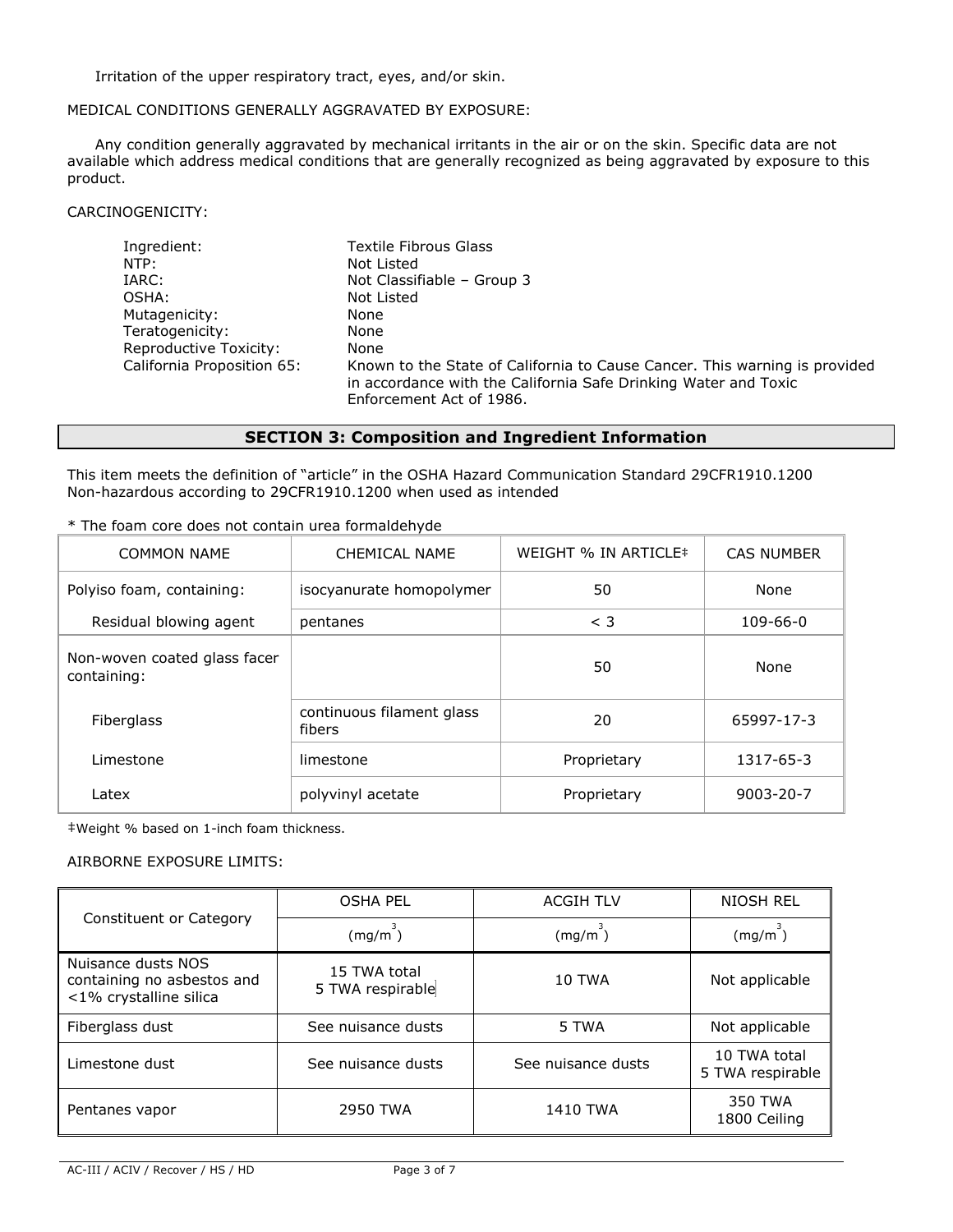|              |                     |         | 3525 IDLH                          |
|--------------|---------------------|---------|------------------------------------|
| Formaldehyde | 0.9 TWA<br>2.5 STEL | 0.4 TWA | 0.02 TWA<br>$0.12$ STEL<br>25 IDLH |

# **SECTION 4: First Aid Measures**

FIRST AID PROCEDURES:

| Inhalation: | Remove to fresh air. Drink water to clear throat and blow nose to remove dust.                                                                                                                                                                                                                                                                                   |
|-------------|------------------------------------------------------------------------------------------------------------------------------------------------------------------------------------------------------------------------------------------------------------------------------------------------------------------------------------------------------------------|
| Skin:       | Wash with soap and cool running water.                                                                                                                                                                                                                                                                                                                           |
| Eyes:       | Flush eyes with running water for at least 15 minutes. Do not rub or wipe eyes. If irritation                                                                                                                                                                                                                                                                    |
|             | persists, consult a medical professional.                                                                                                                                                                                                                                                                                                                        |
| Ingestion:  | Product is not intended to be ingested or eaten. If product is ingested, irritation of the<br>gastrointestinal tract may occur, and should be treated symptomatically. Do not induce vomiting.<br>Rinse mouth with water to remove particles, and drink plenty of water to help reduce the irritation.<br>[No chronic effects are expected following ingestion.] |

*Note to Physician: This product is a mechanical irritant. It is not expected to produce any chronic health effects from acute exposures. Treatment should be directed toward removing the source of irritation with symptomatic treatment as necessary.*

# **SECTION 5: Fire Fighting Measures**

The product is a solid article that will burn if exposed to an ignition source of sufficient heat and intensity, or open flame, such as a welder's torch. It should be installed with a 15-minute thermal barrier between it and the structure's interior. Under certain fire conditions, combustible gases can be generated, creating rapidly spreading, high-intensity flames and dense, black smoke. Burning of this product can produce irritating and potentially toxic fumes and gases, including carbon monoxide and carbon dioxide; other undetermined hydrocarbon fractions could be released in small quantities.

| Flashpoint:                   | Not applicable (product is not a liquid)                                                        |
|-------------------------------|-------------------------------------------------------------------------------------------------|
| Auto-ignition temperature:    | Not determined                                                                                  |
| Extinguishing media:          | Water spray/fog, $CO2$ , dry chemical (consider media appropriate for surrounding<br>materials) |
| Respirator for fire-fighting: | Self-contained breathing apparatus (SCBA)                                                       |

Pentane vapors may be emitted from freshly produced foam or when product is heated. Pentane concentrations between the lower and upper explosive limits (LEL and UEL) may accumulate under unique circumstances inside a sealed container or within confined areas. If such concentrations are provided a source of ignition, there may be a very high rate of flame propagation.

| Pentane: | Flashpoint    | ≤ -37°C         | Vapor pressure = $514$ mm Hg at $25^{\circ}$ C |                          |
|----------|---------------|-----------------|------------------------------------------------|--------------------------|
|          | Boiling point | $= 28$ to 49 °C | LEL                                            | $= 1.5\%$ (35,000 mg/m3) |
|          |               |                 | UEL                                            | $= 7.8\%$                |
|          | Vapor density | $= 2.49$        |                                                |                          |
|          |               |                 |                                                |                          |

# **SECTION 6: Accidental Release Measures**

Do not discard residues into sewers, storm sewers, or surface waters. If accidentally released to a water body, material will float and disperse with wind and current; contain the material with booms and remove either manually or with a vacuum truck.

If accidentally released to land, scoop up material and put into suitable container for disposal.

- Chemicals in this material are not expected to cause harm to aquatic or terrestrial plants or animals; however, fish or other animals may eat the product, which could obstruct their digestive tracts.
- Be a good steward of the environment and clean up residues (some components of the product are not biodegradable).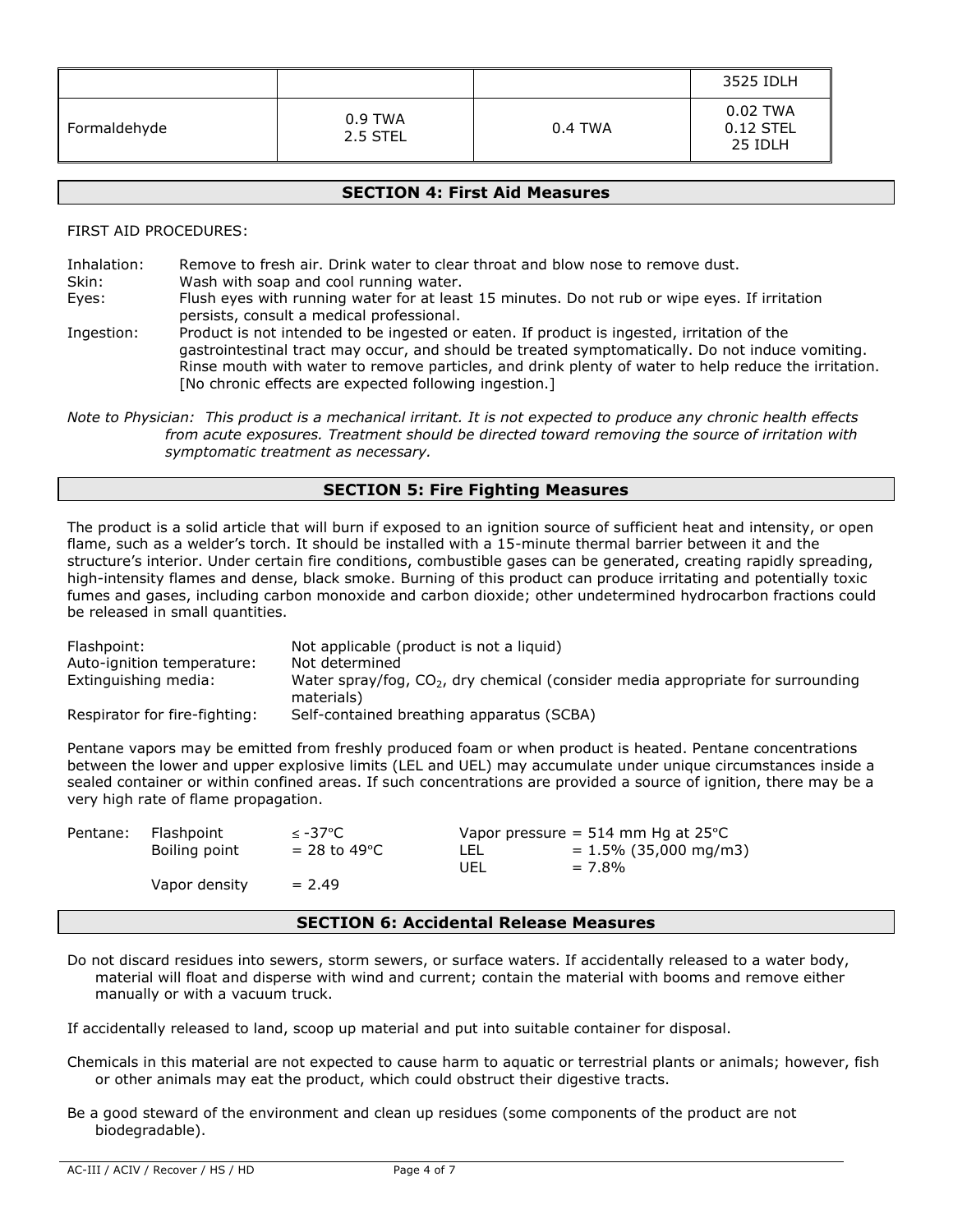# **SECTION 7: Handling and Storage**

- Storage: Store in a dry, well-ventilated area. Assure storage containers or areas and shipping containers are adequately ventilated. No Smoking—No Matches—No Lighters—No Welding rules should be enforced. Install according to manufacturer's recommendations.
- Installation Procedure: Cutting of product should be done in a manner to reduce or control generation of airborne dusts. Avoid unnecessary dust exposures when cutting or abrading by using adequate local or general ventilation. Avoid dust contact with ignition sources. Handle product using good industrial hygiene and safety practices.

# **SECTION 8: Exposure Control – Personal Protection**

- Respiratory Protection: If respiratory tract irritations occur or if any dust exposure limit is exceeded, use a respirator such as 3M Model 8271 or Model 8210, or equivalent for protection against nuisance dusts. When normal ventilation is provided to work area, no respiratory protection is needed for pentane vapor.
- Protective Clothing: To avoid skin irritation from excessive dust generated during cutting operations, wear longsleeved, loose fitting clothing, long pants, and gloves.
- Eye Protection: Goggles or safety glasses with side shields are recommended.
- Work Area Cleanup: Pick up large pieces; do not wash down drain. Sweep or vacuum smaller pieces into a waste container for disposal. If needed, use water spray to wet down and minimize dust generation. Do not dry sweep dust accumulation or use compressed air for cleanup.
- Hygienic Practices: Exposed skin areas should be washed with soap and cool water after working with product. Clothing should be laundered separately from other clothes.

### **SECTION 9: Physical/Chemical Characteristics**

The following applies to the product (article), not to pure forms of individual constituents of the product:

Appearance: White or cream-colored foam flat or tapered solid with a coated glass mat facing on each side.

PROPERTY PROPERTY Boiling Point (°F): NA Specific Gravity: <1<br>Melting Point (°F): >250 Solubility (Water): Ins Melting Point (°F): >250 Solubility (Water): Insoluble Vapor Pressure: NA Vapor Density (Air=1): NA Percent Volatile By Volume: <1 Evaporative Rate: NA pH: NA Odor: Negligible

NA=not applicable

**SECTION 10: Stability and Reactivity**

Stability: Stable. Service temperature range: -100 to 250°F. To prevent structural deterioration, avoid contact with acetone, methyl ethyl ketone, tetrahydrofuran, chlorine, chloroform, hydrogen peroxide, ethylene dichloride, dimethyl sulfoxide, and dimethyl formamide.

Hazardous Decomposition Products: None identified

Hazardous Polymerization: Will not occur

### **SECTION 11: Toxicological Information**

Extensive medical-scientific research has been conducted regarding the health aspects of fiber glass over the past 50 years. The International Agency for Research on Cancer (IARC), and agency of the World Health Organization (WHO), at a meeting in June 1987, reviewed all of the significant research on the health effects attributed to fiber glass.

AC-III / ACIV / Recover / HS / HD Page 5 of 7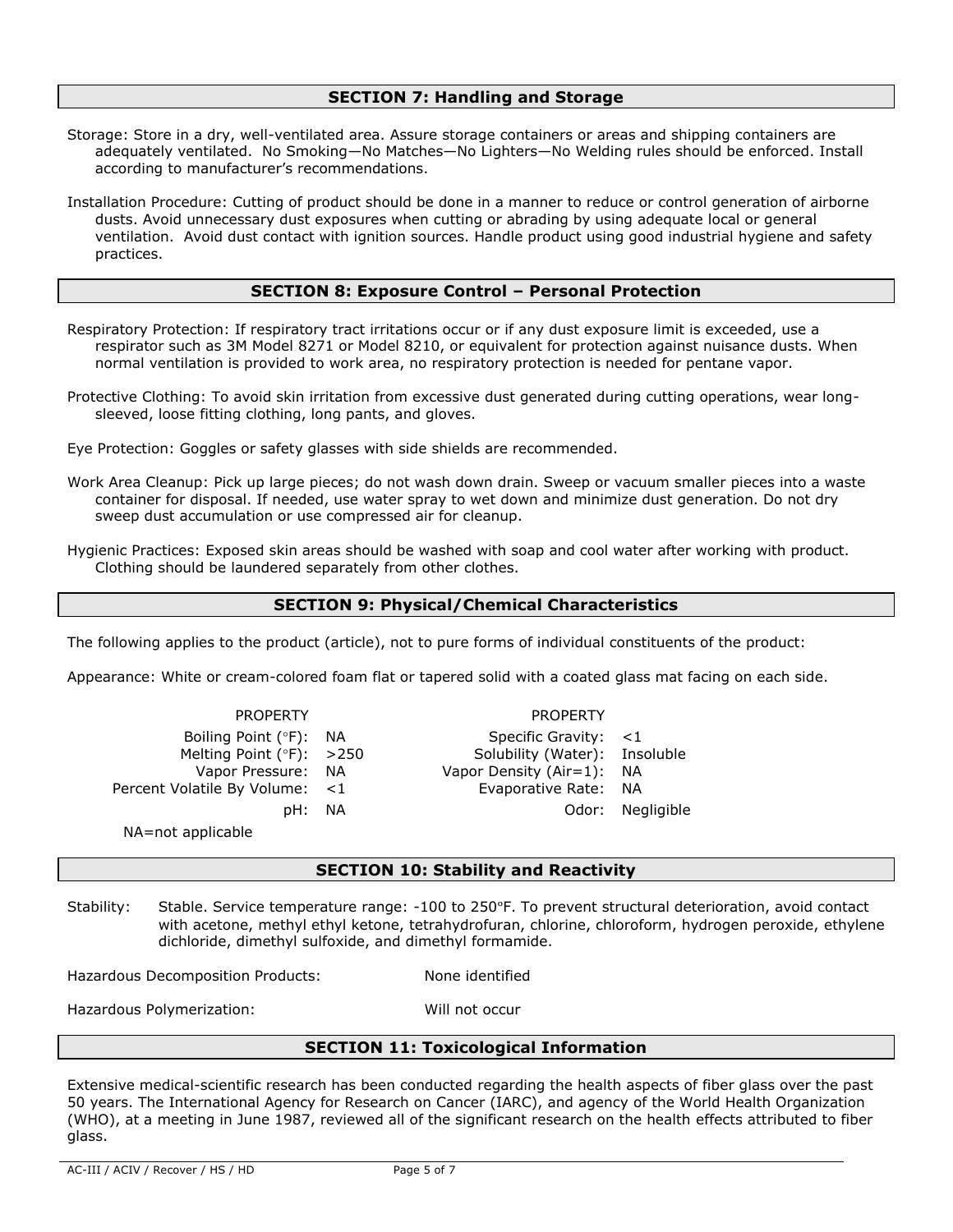IARC determined that the data from both human and animal studies was inadequate to classify continuous filament glass fibers such as used in fiber glass reinforcement products, as carcinogenic to humans.

No chronic health effects are known to be associated with exposure to glass fibers. Results from epidemiological studies have not shown any increase in respiratory disease or cancer. The International Agency for Research on Cancer has classified continuous filament fiberglass "Not Classifiable as to Carcinogenicity to Humans" (Group 3).

# **SECTION 12: Ecological Information**

Chemicals in this material are not expected to cause harm to aquatic or terrestrial plants or animals; however, fish or other animals may eat the product, which could obstruct their digestive tracts.

Be a good steward of the environment and clean up residues (some components of the product are not biodegradable).

This product is not manufactured with, nor does it contain any Class 1 Ozone depleting chemicals as defined by EPA in Title VI of the Clean Air Act Amendments of 1990 40 CFR Part 82, Protection of Stratospheric Ozone. This product is not classified as a hazardous air pollutant in the Title III Clean Air Act of 1990.

### **SECTION 13: Disposal Considerations**

This product, if discarded as supplied, is not considered a hazardous waste under RCRA (40 CFR 261) and may be placed directly into receptacles that will transport the waste to a municipal waste, industrial waste, or demolition waste landfill. If contact with a contaminating substance alters the material, it is the user's responsibility to determine at the time of disposal whether it meets RCRA criteria for hazardous waste. Dispose in accordance with federal, state and local regulations.

# **SECTION 14: Transportation Information**

Transportation Regulations: This product is not regulated as a hazardous material in transportation.

National Motor Freight Classification (NMFC): 157320, Class 150

### **SECTION 15: Regulatory Information**

TSCA: All chemicals in this product are listed on the TSCA Inventory. TSCA 12(b) export notification requirements do not apply to this product.

SARA TITLE III: There is no Section 302 extremely hazardous substance in this product. Reporting requirements under Sections 311, 312, or 313 do not apply. [Diisocyanate precursors do not remain in the polymer foam of this product.]

All chemicals and component categories found on state lists are addressed in this SDS.

This product has been classified in accordance with the hazard criteria of Canada's *Controlled Products Regulations* and the SDS contains all of the information required by said regulations. All chemical components are on Canada's Domestic Substances List (DSL). Pentane is the only constituent on Canada's Ingredients Disclosure List (IDL) that exceeds threshold concentrations.

| <b>SECTION 16: Other Information</b> |        |      |                      |                                                                                                                                                               |  |
|--------------------------------------|--------|------|----------------------|---------------------------------------------------------------------------------------------------------------------------------------------------------------|--|
| <b>HMIS Rating</b><br>NFPA Rating    | Health | Fire | Reactivity<br>0<br>0 | Degree of Hazard<br>0 - Minimal (insignificant)<br>$1 -$ Slight<br>2 - Moderate<br>3 - Serious (high)<br>4 - Severe (extreme)<br>5 - Chronic Health Effort(s) |  |